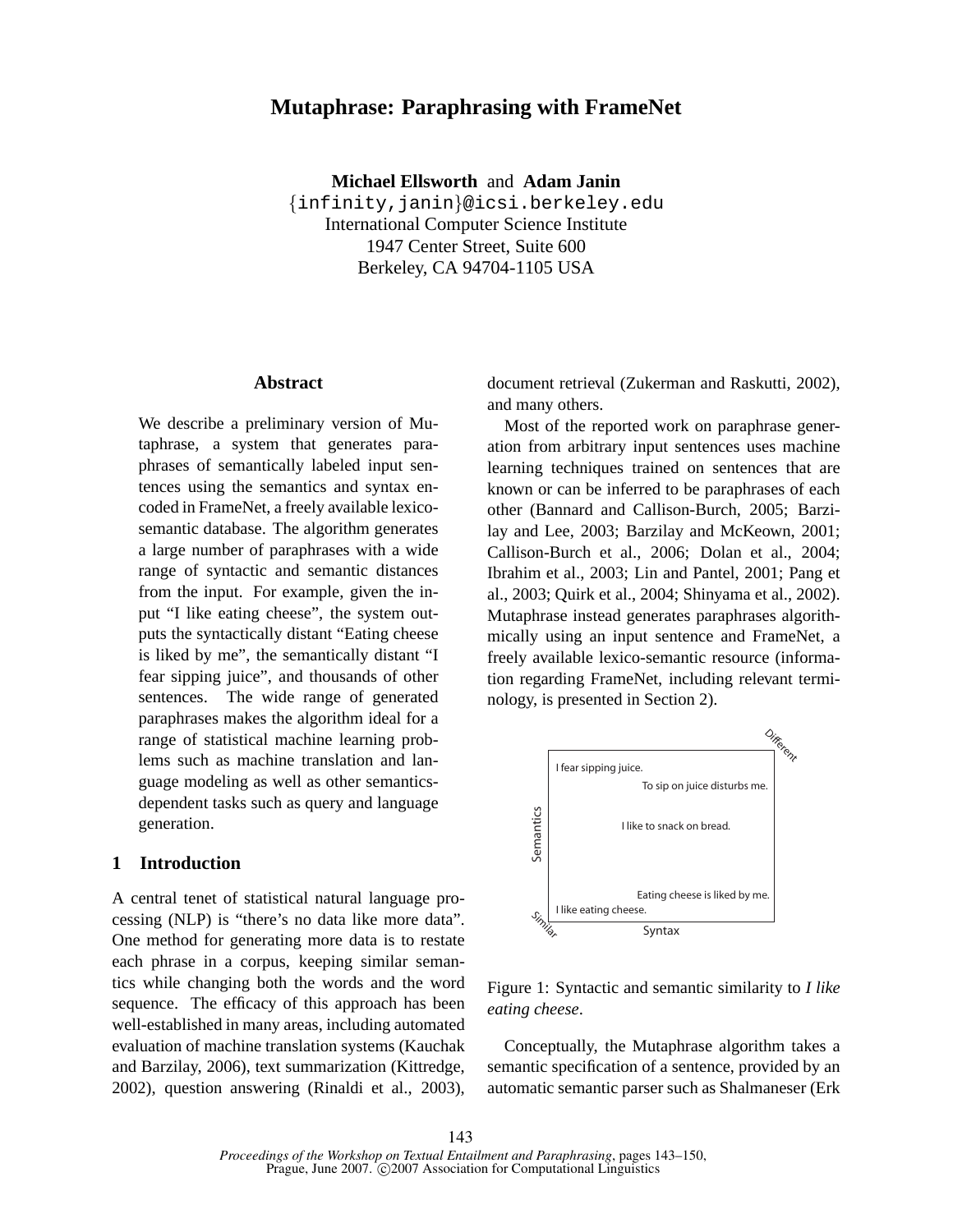and Padó, 2006), and recursively replaces each semantically parsed phrase with a semantically similar phrase. To generate each new phrase, each of the semantic parts of the original phrase is mapped, using FrameNet data, onto a new word or phrase whose position and syntactic marking may be quite different.

The Mutaphrase algorithm outputs a large set of paraphrases with a variety of distances from the input in terms of both syntax and semantics; see Figure 1. Depending on the needs of the application, filtering can be applied to limit the distance to a desired range. For example, language modeling may benefit from a wider variety of semantic outputs, since if *I like eating cheese* is in-domain, then *I like sipping juice* is also likely in-domain. Other applications, e.g. Question Answering, require more stringent limits on semantic distance. See Section 4.

# **1.1 Current Limitations**

The current implementation of Mutaphrase suffers from several limitations. Perhaps the most significant is that the input sentences must be semantically labeled using FrameNet annotations. Since no automated systems for FrameNet-specific annotation are currently incorporated into our algorithm, input is limited to hand-annotated sentences. Also, certain types of semantic ill-formedness are permitted (e.g. *I like sipping meat*), and some types of syntax are not well supported (e.g. conjunctions, relativeclauses). We believe all these factors can be addressed; they are covered briefly in Future Work (Section 4). We confine ourselves in other sections to describing the core Mutaphrase algorithm as currently implemented.

### **2 FrameNet**

The primary resource used in Mutaphrase is FrameNet (Fontenelle, 2003; FrameNet, 2007b), a lexico-semantic database that describes concepts and their interrelations, wordform and wordsequence information, syntactic categories, and mappings between conceptual and lexical/syntactic information. All of these are grounded in handannotated examples of real-world sentences. At a slightly more abstract level, FrameNet can be described as providing a two-way mapping between meaning (semantics) and form (syntax, wordforms, sequences).

#### **2.1 Semantics**

The conceptual information is represented using **frames**, where a frame is a type of schema or scenario (e.g. Motion, Commercial transaction), and **frame elements** (FEs), which are the participants and parameters of the frames (e.g. Motion.Path, Commercial transaction.Buyer). Frames and their frame elements are related and mapped with a limited type of conceptual ontology involving Inheritance (i.e. subtype), Subframe (i.e. temporal subpart), Using (i.e. presupposition) and a few other relation types.

### **2.2 Syntax**

On the form side, the representation is more minimal. **Wordforms** and word-sequences are represented so that words with multiple wordforms (e.g. *take/took*) and word sequences with wordforms (e.g. *take/took off*) can be referred to as unitary objects. We have a category **Support** (and the more specific label 'Copula') for pieces of multi-word expressions that are optional for expressing the semantics of the whole (e.g. *take* in *take a bath*). FrameNet also represents a small but sufficiently rich set of syntactic categories of English (i.e. **phrase types** or PTs, such as 'Sfin', i.e. finite sentence) and syntactic relations (i.e. **grammatical functions** or GFs, e.g. 'Object').

### **2.3 Syntax-Semantics Bindings**

The most vital part of the FrameNet data for our Mutaphrase algorithm is the mappings between semantics and syntax. There are several categories pertaining to this in the data. **Lexical units**(LUs) are a pairing of words/word sequences with the frame each evokes. The **valences** for each LU are sequences in which semantic and form information pertinent to phrases are paired. They are not stored in the database, so we have created a process that produces them entirely automatically (see 3.2). For example, for the LU *hand* in the Giving frame and *possible* in the Likelihood frame, we have the following annotated sentences:

1.  $[She]_{Donor/NP/Ext}$  [**handed**]<sub>Target</sub>  $[a$  bag] $_{The me/NP/Obj}$  $[$ to Nob] $_{Recimiento/PP(to)/Dep}$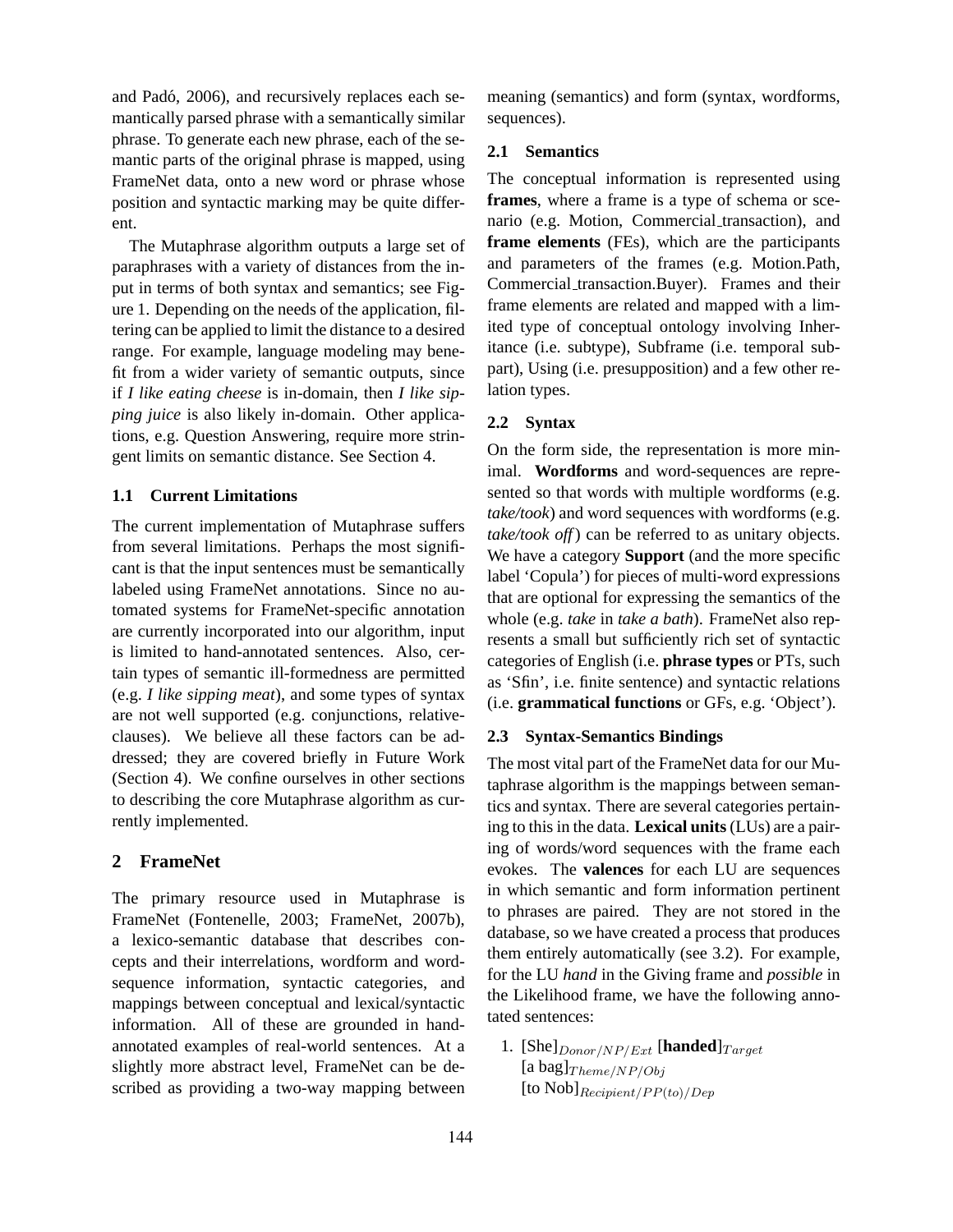2. [It]<sub>Null</sub> [was]<sub>Copula</sub> [**possible**] $_{Target}$  [that he had been hoping to frighten  $Steve]$ Hypothetical\_event/Sf in(that)/Dep

Example 1 above shows a typical valence, in which most of the positions are semantically labeled with a frame element which is paired with syntactic GF and PT information. The second annotation (2) is more complex, exemplifying each of the major categories that make up the positions of a valence. The categories are:

- 1. a Null element, with syntax but no semantics (usually *there* or *it*)
- 2. a Support or Copula with its wordforms
- 3. a Target (i.e. an LU or word that is part of an LU) with its wordforms, conceptually representing a frame
- 4. a frame-element/phrase-type/grammaticalfunction phrase description, which puts together semantic (FE) information with syntax (GF and PT); the PT also indicates fixed words (e.g. the word *that* in the example above)

We can abstract away from the individual sentences, preserving only the sequences of positions with their features, as in the following representation of sentence 2 above:

*Null(it), Copula, Target(possible), Hypothetical event/Dep/Sfin(that)*

These abstract valences are the basis for the algorithm we present here. There are typically between two and ten basic patterns associated with each annotated lexical unit, encompassing alternations in the realization of FEs such as Active/Passive (*I recommended her* vs. *She was recommended by me*), the Dative Alternation (*He handed the paper to Stephen* vs. *He handed Stephen the paper*), optional elements (*I ate dinner* vs. *I ate*) and many more.

Basing our algorithm on rearranging the fillers of these FEs allows us to abstract away from syntax, since the FEs of a frame express the same relations regardless of the LU or syntax they occur with. Some meaning differences between LUs within the same frame (e.g. *drink* vs. *eat*) are not overtly modeled in FrameNet. Other resources, such as Word-Net, could provide added information in cases requiring finer granularity (see Section 4).

### **3 Mutaphrase Algorithm**

At a very high level, the paraphrase algorithm that we use is as follows: we begin with a sentence with frame-semantic annotation, replace each lexical unit and its associated frame Elements with an alternative valence, then filter the output for its syntactic and semantic fit with the original sentence. The valences may be drawn from either the same LU, an LU of the same frame, or an LU of a related frame.



Figure 2: Algorithm Sketch: A syntactic/semantic tree of the original sentence (A) is rearranged to match a different valence (B), producing a new tree (C); thus *I want your opinion* yields the paraphrase *Your opinion is desired*.

Figure 2 shows an example of one step of the algorithm. An input tree for the sentence *I want your opinion* is shown in Figure 2A. The particular valence for the Desiring frame in Figure 2B describes the relations between the word *desire* and its dependents in sentences like *A meeting was desired*. Because the phrase types and grammatical functions of the FEs between the input and the attested valence are compatible, it is possible to replace the input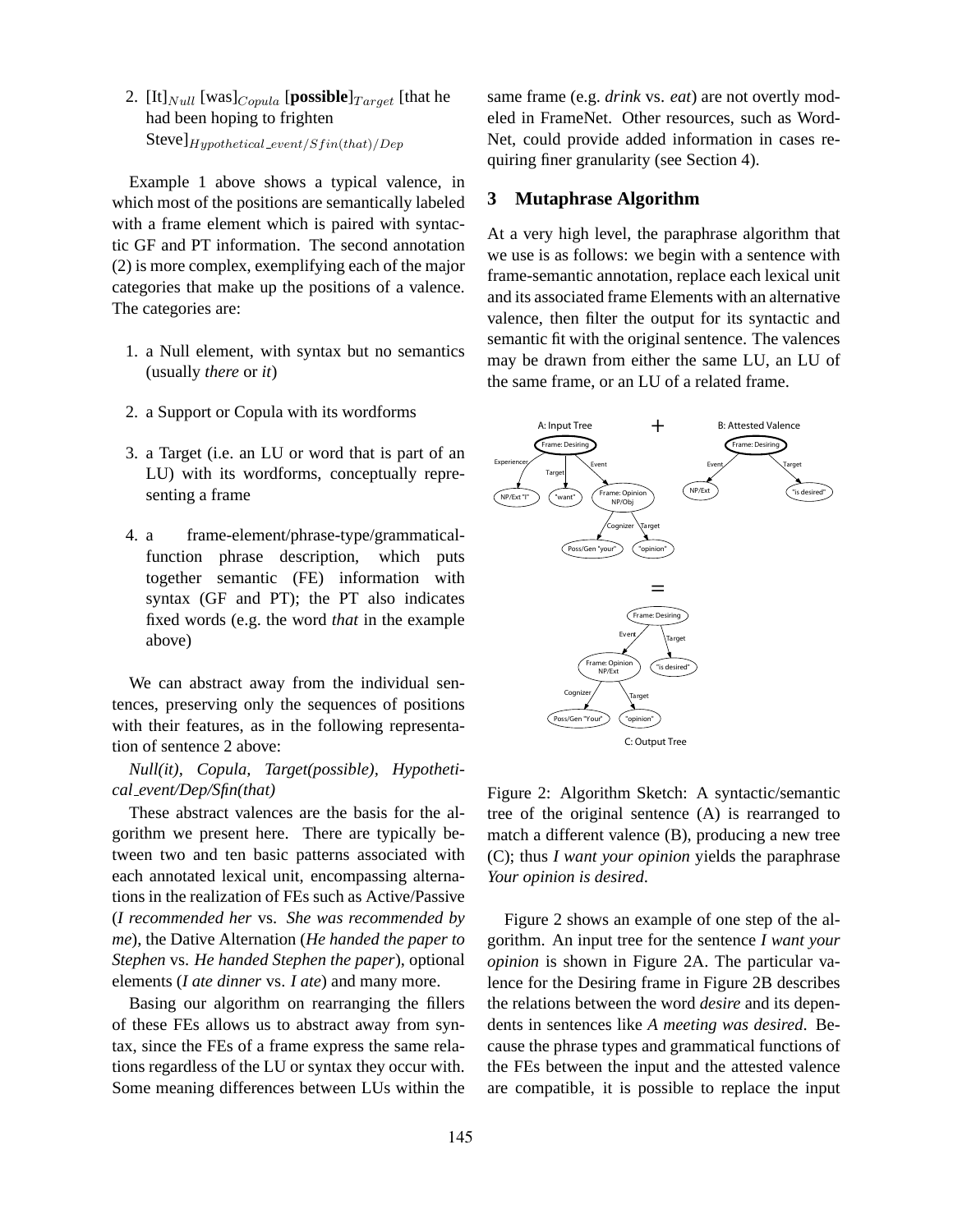frame with the new valence. The output is shown in Figure 2C.

The remainder of this section describes in more detail how this algorithm is implemented.

# **3.1 Building a Syntax/Semantics Tree from FrameNet Data**

Because the FEs of the original sentence are often filled by phrases with their own annotation, the initial syntactic/semantic annotation is (conceptually, at least) in the form of a graph. Typically, the graph is nearly a tree, with few or no non-tree edges<sup>1</sup>. Hereafter, we will use the term 'tree' even for the cases where there are non-tree edges.

Since the data are not organized in this format in the FrameNet output, we have implemented a routine which can turn FrameNet data into a syntacticosemantic tree; tree examples can be seen in Figure 2A and Figure 2C.

# **3.2 Building Ordered Valences from FrameNet Data**

As mentioned in Section 2.3, we have constructed a routine to parse FrameNet data to produce the valences for each LU of a frame. The basic output is an ordered list of syntactico-semantic elements, optional apositional features (e.g. passive  $+/-$ ), and the frequency of the pattern.<sup>2</sup>

One innovation of our algorithm is its ability to handle multiword LUs. It simply identifies each word of the LU as a separate element in the list, marking each with the label 'Target'. Thus the ordered valences of *take off.v* in the Undressing frame include, among others:

- Wearer/NP/Ext, take/Target, off/Target, Clothing/NP/Obj; Frequency: 57/68 (e.g. *I TOOK OFF my watch*)
- Wearer/NP/Ext, take/Target, Clothing/NP/Obj,

# off/Target; Frequency: 7/68 (e.g. *You TAKE your shoes OFF*)

One way of thinking about the valence set is that it represents possible orderings of subparts of a phrase that is semantically a frame instance and syntactically a phrase headed by the Target (see, for example, Figure 2B). This semantic/syntactic information is detailed enough to build the syntax of a phrase, given FrameNet-style semantics.

## **3.3 Core algorithm**

Once the input has been turned into a tree and there is a set of alternative ways of expressing each frame that is in the input, the algorithm then recurses downward and then, as it returns up, replaces each phrase/frame node with a set of alternative phrases. In the simplest case, these phrases are built from all the valences that are attested for the frame that the original phrase expressed <sup>3</sup>. In other words, our algorithm is a recursive tree-rewrite in which the current valence of the current LU is replaced by many alternate valences of many different LUs.

In the recursion, word and phrase nodes not headed by an LU are kept the same (except for pronouns, which are expanded to all their wordforms, e.g. *me* to *I/me/my/mine*). The child phrases of such an unparaphrased node, if they are headed by an LU or pronoun, can be paraphrased as long as the paraphrases match the phrase type and grammatical function of the original child phrase.

In Figure 2, the original sentence (represented in Figure 2A) has the phrase representing the Desiring frame replaced with an alternative phrase evoking the same frame (Figure 2B) to produce a new, roughly semantically equivalent sentence (Figure 2C) by expressing the same set of frames in the same FE relations to each other.

In practice, we have to throw away at the outset many of the valences because they include FEs that are not in the input sentence $4$  or because they have syntactic requirements of their child phrases which

<sup>&</sup>lt;sup>1</sup>These non-tree edges are introduced when a phrase is an FE of more than one frame. In keeping with normal syntactic analysis, we treat the node as non-local to all but one parent.

<sup>&</sup>lt;sup>2</sup>Although frequency of a particular pattern in the FrameNet data is not strictly representative of the frequency of that pattern in the corpus, a close examination reveals that the rank order of patterns is largely identical, i.e. the most common pattern in FrameNet represents the most common pattern in the corpus. How useful this inexact statistical data will be is the subject of future research.

<sup>&</sup>lt;sup>3</sup>Our algorithm will work just as well with related frames as long as the relevant FEs are mapped in the FrameNet data. Controlling the distance, direction, and relation-types of related frames that are included for paraphrase (if any) is one way to control the degree of semantic diversity of the paraphrase output. See further Section 3.4.

<sup>&</sup>lt;sup>4</sup>Thus attempting to use the valence Experiencer/NP/Ext, Degree/AVP/Dep, want/Target, Event/NP/Obj (e.g. *I really*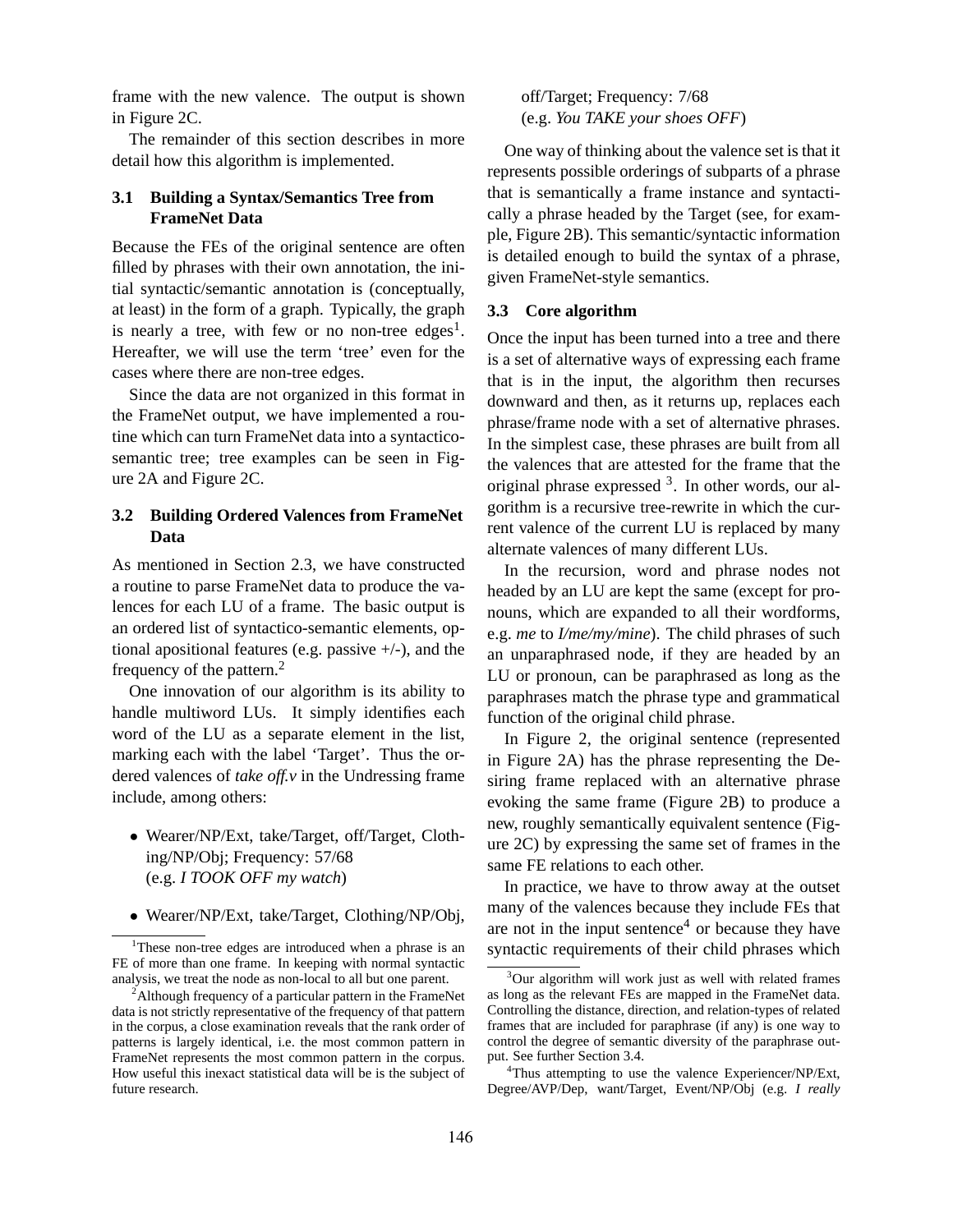cannot be filled by a paraphrase of the child phrases. For example, for the input sentence *I gave presents to friends*, the code can output 560 (unfiltered) paraphrases. A random selection from the output includes *Presents bequeathed to friends*, *I handed in presents*, and *Presents donated by I*. Of these, the first and last are filtered out as not filling the original sentential context and the last, in addition, is filtered out because of the mismatch between the pronoun wordform *I* and the non-subject grammatical function.

To further refine the paraphrases, we must eliminate examples that are not compatible with the input sentence. In our current implementation, our algorithm filters out incorrect syntax during the recursion over the tree. Ultimately, we will also filter out malformed semantics. The rest of this section is devoted to an explication of the details of this filtering.

### **3.4 Syntactic/Semantic Compatibility**

For both syntax and semantics, the degree of viability of a paraphrase can be divided up into two components: well-formedness and similarity. Syntactic and semantic well-formedness is always desirable and the algorithm seeks to maximize it in ways that are outlined below. Similarity between the original sentence and its paraphrases (or among the paraphrases), however, may be more or less desirable depending on the task. Figure 1 shows an example of the various degrees of syntactic and semantic similarity of the paraphrase output. To maintain flexibility, we will need several control parameters to allow us to filter our output for syntactic/semantic similarity.

#### **3.4.1 Syntactic Compatibility**

Syntactic incompatibilities most commonly result from gross mismatches between the Phrase Type called for in a new valence and the Phrase Type possibilities available for the child phrase.

For example, if the initial sentence for paraphrase is *I want your opinion* as in 1 below (repeated from Figure 2), Valence 2 below represents a PT mismatch, since *I*, an NP filler of the Experiencer role in the original sentence, is not modifiable into an adjective phrase (AJP).

- 1. Experiencer/NP/Ext, want/Target, Event/NP/Obj
- 2. There/Null, be/Copula, Experiencer/AJP/Dep, desire/Target, Event/PP(for)/Dep (e.g. *There is a public desire for transparency*)
- 3. There/Null, be/Copula, desire/Target, Experiencer/PP(in)/Dep, Event/PP(for)/Dep (e.g. *There was a desire in America for home rule*)

This filtering is vital, as otherwise valence 2 would yield the awful *There is me desire for your opinion*.

However, phrase types that are not exact matches may nevertheless be compatible with each other. Valence 3, for example, is compatible with the original valence, since the original Experiencer and Event FEs were filled by NPs, to which prepositions can be added to match the PP realizations required by Valence 3. This yields another paraphrase of the sentence in Figure 2: *There is a desire in me for your opinion*. Similarly, full sentential clauses can be modified to match VPs by truncation of the External (subject) argument, etc. A phrase from the original sentence may also be omitted to match an empty phrase in the paraphrase, as seen in the omission of the Experiencer in the paraphrase in Figure 2.

These alternations provide more variety in the potential phrase types of the paraphrases. Which syntactic modifications are allowed should be an externally controllable parameter, but this has not yet been implemented. In general, allowing fewer types of modification should move the average output leftward in the syntax/semantic similarity graph in Figure 1 (toward more syntactic similarity).

Although every annotated valence represents a grammatical structure, some of these structures will more likely be judged as well-formed than others; in particular, infrequent patterns are more likely illformed than frequent ones. An additional controllable parameter, allowing a trade-off between recall and precision, is a frequency cut-off for accepting a valence pattern based on the number of times

*want another chance*) when paraphrasing the initial sentence in Figure 2 will not work, since there is nothing in the original to fill the Degree FE mentioned here.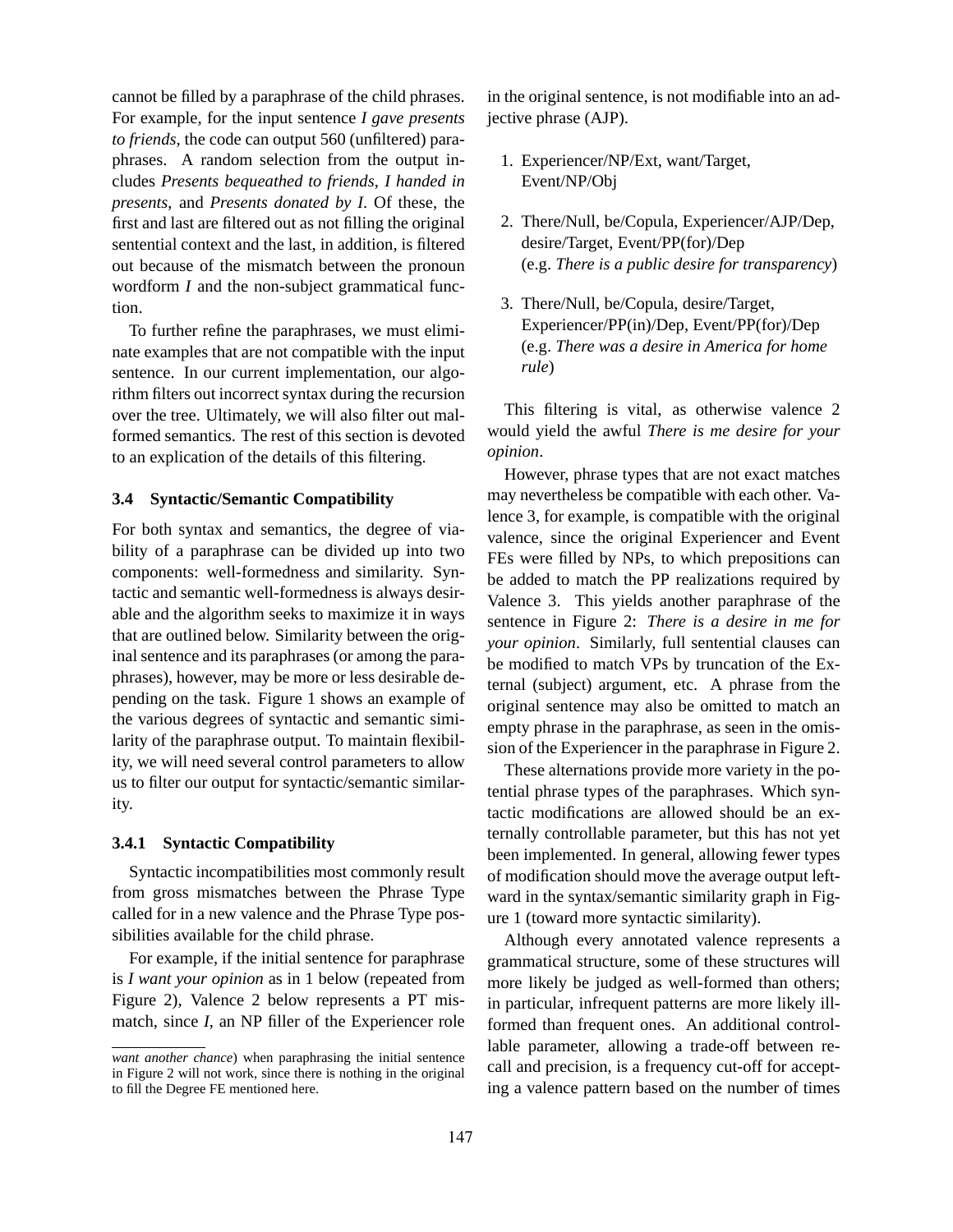the pattern is found in the FrameNet data. Our algorithm currently produces a ranked list of paraphrases based on exactly this frequency parameter, and downstream processing can choose a cut-off frequency or n-best to reduce the total output.

## **3.4.2 Semantic Filtering**

Lexical units of the same frame are not necessarily synonyms; they may be antonyms or coordinate terms (i.e. co-hyponyms). For example, *cheese* and *juice* are both in the Food frame, but *I like eating cheese* and *I like eating juice* are certainly not a semantic match! In fact, the second is a semantically ill-formed modification of the first. Similarly, *like* and *hate* are both in the Experiencer\_subject frame. While *I hate eating cheese* is similar to *I like eating cheese* in describing an attitude toward eating cheese, they are not an exact semantic match either; in this case, however, the lack of semantic similarity does not lead to semantic ill-formedness.

For some tasks such as expanding a language model, exact semantic match is not necessary, but for tasks that require strict semantic match, there are several simple ways to increase robustness.

Tighter filtering, of whatever kind, will move the average output of the algorithm downward in the syntax/semantic similarity graph in Figure 1 (toward more semantic similarity).

## **3.5 Preliminary Results**

We have implemented the above algorithm to the point that it is capable of producing paraphrases of arbitrary input sentences that have received proper FrameNet annotation. A large number of paraphrases with a variety of phrase types are produced, but the lack of semantic filtering occasionally leads to semantically ill-formed results. The output is ranked purely according to the frequency in the FrameNet data of the valences used to build the paraphrase.

For the sentence *I like eating cheese*, the paraphraser produced 8403 paraphrases, of which the following was top-ranked: *I resented drinking cheese*, which suffers from the semantic mismatch problems discussed in Section 3.4.2. Some other output at random:

• I am interested in cheese devouring.

- I was nervous that cheese's ingested.
- I'm worried about gobbling down cheese.
- My regrets were that cheese was eaten by me.

Since most of the annotation in the Ingestion frame (the frame for *eat*, etc.) concerns eating rather than drinking, the majority of the output is semantically well-formed. The paraphrases generated from the Experiencer subject frame (the frame for *like, interested, regret*, etc.) are more uniformly felicitous, even if semantically quite divergent from the meaning of the original. Both the infelicity of *drinking cheese* and the semantic divergence appear to be addressable by refining semantic tightness using Word-Net. Averaging over senses, words like *gobble* and *ingest* have lower WordNet-based semantic distance from *eat* than *drink*.

For the sentence *Nausea seems a commonplace symptom*, the paraphraser outputs 502 paraphrases, of which the following was top-ranked: *It seems a commonplace sign*. Other output at random:

- Tiredness looks indicative.
- Queasiness smelt of a commonplace sign.
- Sleepiness appears a commonplace sign.
- Queasiness smelt indicative queasiness.
- Somnolence appears to be indicative.

Longer sentences (e.g. *Locally elected school boards, especially in our larger cities, become the prey of ambitious, generally corrupt, and invariably demagogic local politicians or would-be politicians*) currently take excessive amounts of time and memory to run, but typically produce 10,000+ paraphrases. Pruning earlier during paraphrase generation should help address this issue.

# **4 Future Work**

Currently, Mutaphrase requires the input sentences to have been marked with FrameNet annotations prior to processing. Although automatic semantic parsing is a large and growing field (Moldovan et al., 2004; Litkowski, 2004; Baldewein et al., 2004), two problems present themselves. First, output from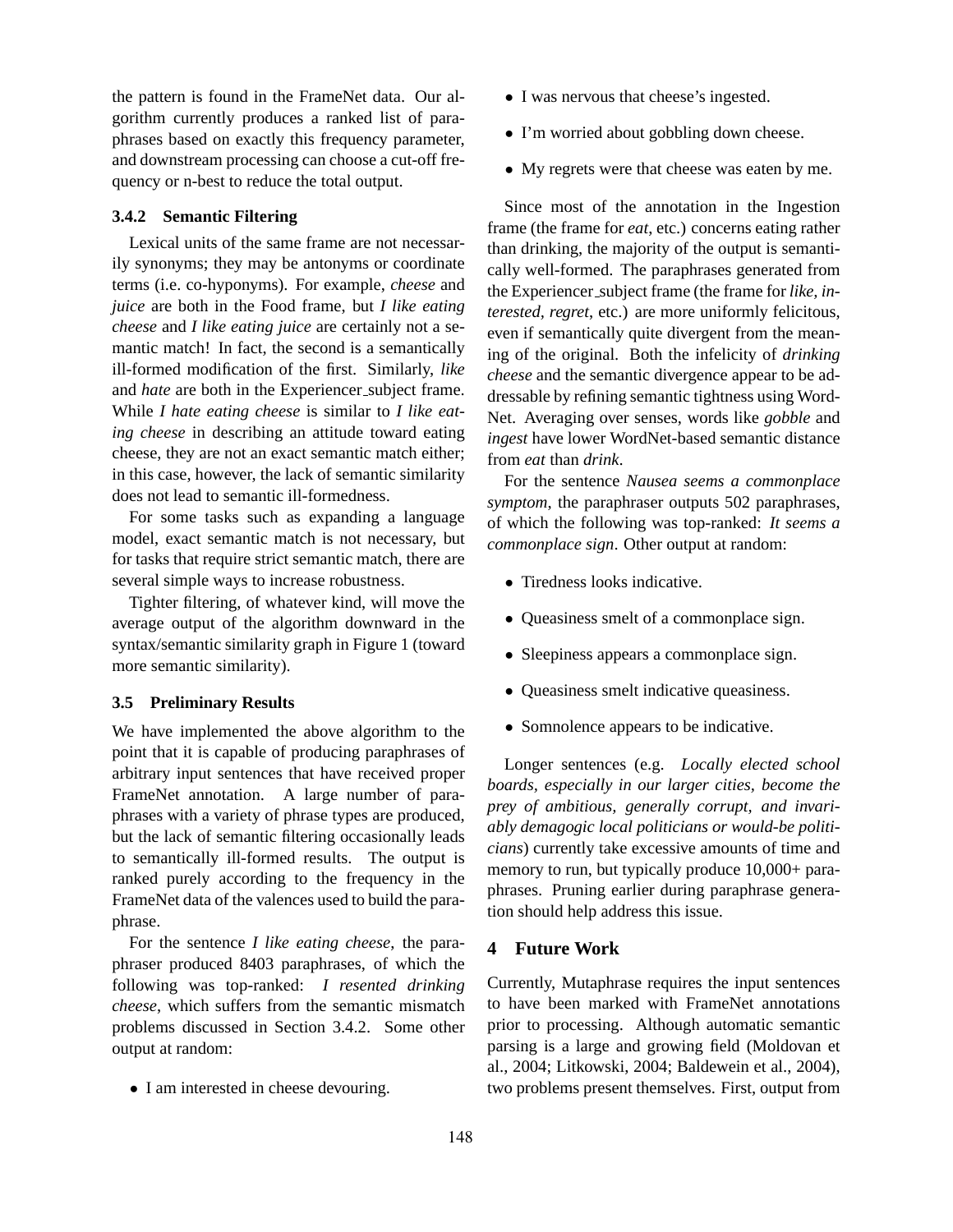an automated parser is not typically compatible with FrameNet markup. Although this is mostly "a simple matter of programming", some linguistic tools must be developed to convert between formats (e.g. to infer FrameNet phrase types from part-of-speech tags). $5$  Second, it is not yet clear how the inevitable errors introduced by the parser will affect the Mutaphrase algorithm<sup>6</sup>. We plan to use applicationdependent measures to judge the effects of parsing errors.

Certain types of semantic ill-formedness cannot be detected by the current version of Mutaphrase. A typical example is *I like sipping beef* as a paraphrase of *I like eating cheese*. We can guarantee semantic well-formedness by limiting paraphrases to morphologically related words (e.g. *consume, consumption*) and/or by choosing only the FrameNet LUs which are in the same WordNet (Fellbaum, 1998; Word-Net, 2006) synset or higher in the WN hierarchy than the original LU (e.g. *eat* to *consume*). Clearly this will exclude many well-formed paraphrases, so for tasks in which breadth is more important than accuracy of paraphrase, we anticipate experimenting with WordNet hierarchy distances between the original and paraphrase LUs as a quantitative measure of semantic similarity as a proxy for semantic well-formedness.

Currently, paraphrase scores are computed simply from the frequency of a particular valence in FrameNet data. We plan to significantly extend scoring to simultaneously rate each paraphrase on its WordNet similarity, syntactic edit distance<sup>7</sup>, and language model scores. We also plan to measure the correlation between these estimated scores and both human-judged paraphrase accuracy and application dependent metrics, e.g. extension of in-domain language models by paraphrase.

WordNet can also be used to provide additional paraphrases beyond the particular valences attested in FrameNet. For example, we plan to use WordNet to generate synonyms of target words so that, for example, *adore* could be used anywhere *like* is used even if *adore* never appears in the FrameNet data.

Finally, the structure of the Mutaphrase algorithm makes multi-lingual paraphrase possible. This requires FrameNet-like data in other languages, and several projects are underway to provide just such a resource (FrameNet, 2007d; FrameNet, 2007c; SALSA, 2007). We plan to exploit these as they become available.

# **5 Conclusions**

We have presented the Mutaphrase algorithm, a system for generating a large set of paraphrases of semantically marked input sentences using FrameNet. The generated sentences range widely in their similarity to the input sentence both in terms of syntax and semantics. Various methods of filtering the output for well-formedness and semantic and syntactic similarity were presented.

Although the current implementation suffers from a number of limitations, we believe these can be addressed, eventually providing a fully automated paraphrase system suitable for use in a variety of statistical natural language processing systems.

# **Acknowledgments**

This work was partly supported by the European Union 6th FWP IST Integrated Project AMI (Augmented Multi-party Interaction, FP6-506811), and by the Swiss National Science Foundation through NCCR's IM2 project.

#### **References**

- U. Baldewein, K. Erk, S. Padó, and D. Prescher. 2004. Semantic role labelling with similarity-based generalization using EM-based clustering. In R. Mihalcea and P. Edmonds, editors, *Senseval-3: Third International Workshop on the Evaluation of Systems for the Semantic Analysis of Text*, pages 64–68, Barcelona, Spain, July. Association for Computational Linguistics.
- C. Bannard and C. Callison-Burch. 2005. Paraphrasing with bilingual parallel corpora. In *Proceedings of the 43rd annual meeting of the Association for Computational Linguistics (ACL)*, pages 597–604, Ann Arbor, June.
- R. Barzilay and L. Lee. 2003. Learning to paraphrase: An unsupervised approach using multiple-sequence

<sup>&</sup>lt;sup>5</sup>It is worth noting that the current SemEval competition (FrameNet, 2007a) should lead to more complete automatic FrameNet-style annotation.

<sup>6</sup>An anecdotal example from a semantic parse of *I was prepared for a hound, but not for such a creature as this.* (Doyle, 1902) assigns *prepared* to the Cooking creation frame, leading to the interesting paraphrase *I was tenderized for a hound...*.

We plan to base the syntactic distance on the edit distance between the original and paraphrase syntactic valences.